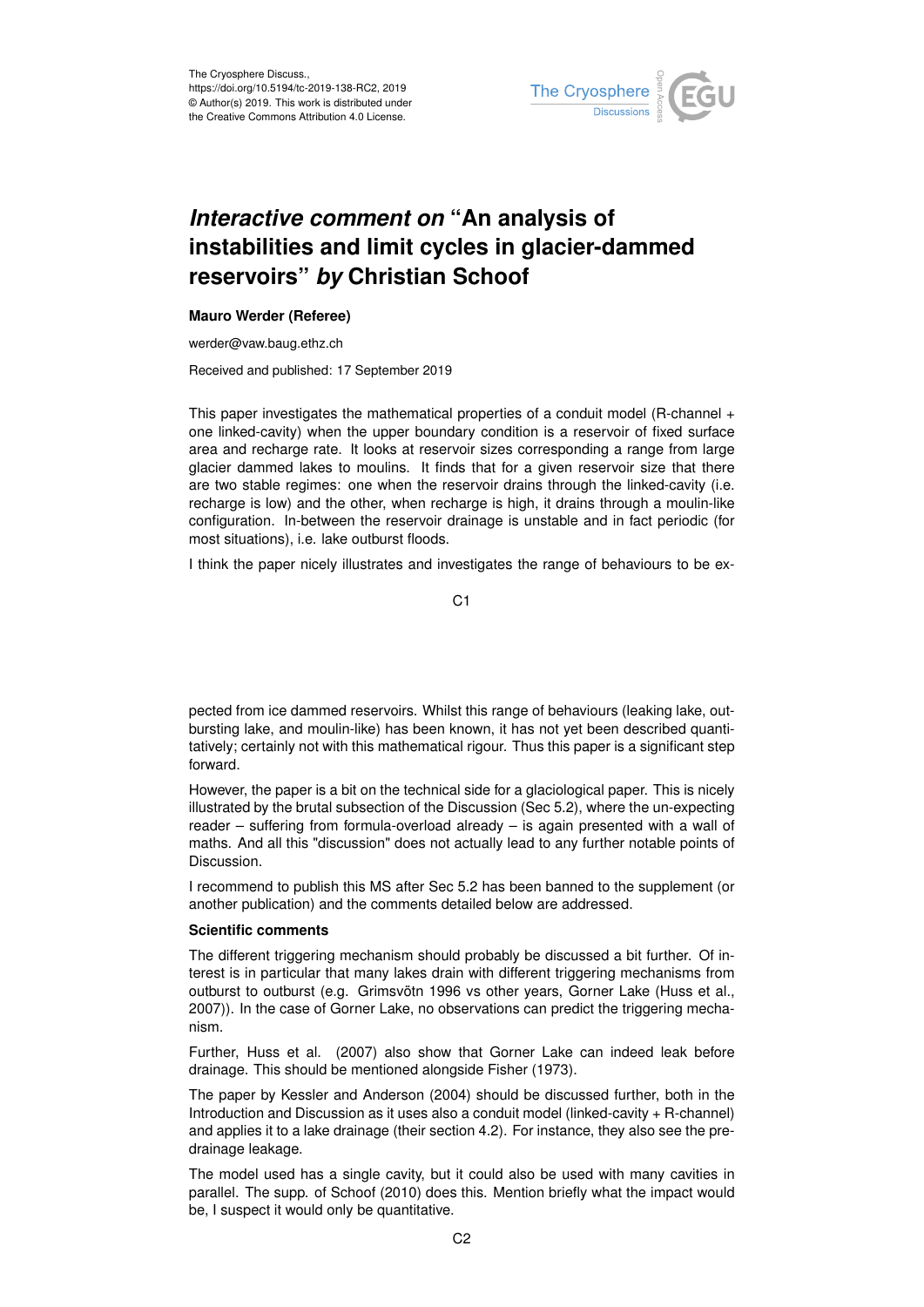The fact that moulins are "small reservoirs" is only mentioned really late in the MS. Could/should this be mentioned earlier?

It is not clear to me why Appendix A is there but most other extra calculations are in the supplement, in particular as the more detailed calculation of Appendix A is also in the supplement.

### **Specific comments**

Please run a spell checker over the MS!

P1, L7: delete "a"

P1, L16: mention that a lake drainage can also terminate when the lake is completely empty. This should be mentioned at a later stage as well, stating that this is not not relevant for this MS (the bed is flat).

P1, L20 write: "magnitude and timing of the flood." As for hazard prevention knowing the timing is probably equally important to the magnitude.

P2, L13: "directly directed" is awkward

Eq 1a: state that the pressure dependence of the melting point is neglected

Eq 1c: I find this equation strange. For  $v<sub>o</sub>$  (and  $v<sub>c</sub>$ ) no separate equation  $v<sub>o</sub> = v<sub>o</sub>(S)$  is added either. Thus be consistent and just write  $q(S, \Psi)$  in Eq 1a&b. Similarly in all later equations.

P2: would it make sense to somewhere define what a "conduit", a "channel" and a "cavity" is? For example on P7,L4 "conduit" is used signalling the use of the  $v<sub>o</sub>$  term again. So an unexpected reader may trip there without a clear definition.

P4, L5: write "background hydraulic potential"

P4, L24: "large lakes"

P4, L28: This paragraph confuses me. Is this not obvious? If not, be explicit what is

#### C3

odd. If it is obvious, delete.

P5, L1: "in general"

Figure 0: A figure depicting the used geometry would be helpful.

P6, L28: "model"

P7, L21: these "reservoirs" are, e.g., moulins. Why not state this here?

P8 (on this page line numbers are messed up), L5+2:  $q(\bar{S}, \bar{N})$ 

P8, first un-numbered Eq: this should be  $v_0$  not  $v_0$ . Or is  $v_0 = v_0(S)$ ? If so state.

P9, L24-29: this describes again a moulin

Fig 1: replace "lake" with "reservoir"

Fig 1: parenthesis missing after "3.3"

P11, L11: again  $v_o$ 

P12, L22–23: the "immediately" needs to be weakened here. According to fig. 3: lake is empty and starts filling at the point  $(70,10)$ , then the lake is filling again but S still drops from 10m<sup>2</sup> to  $\sim$ 0.

Fig.3: Split the second sentence at the "and"

Fig.4: could the plotted  $V_p$  be added as horizontal lines to Fig. 6?

Fig.4: I don't understand what the line style "solid dashed" is supposed to be. I think the unstable periodic should be described as "dotted coloured"

Fig.4: "insets"

Fig.5: zoom to relevant  $q_{in}$  values

Fig.6: it is not clear to me what is meant with "as well as in a small strip to the right of the right-hand branch of the red curve." nor is this intriguing strip ever mentioned in the